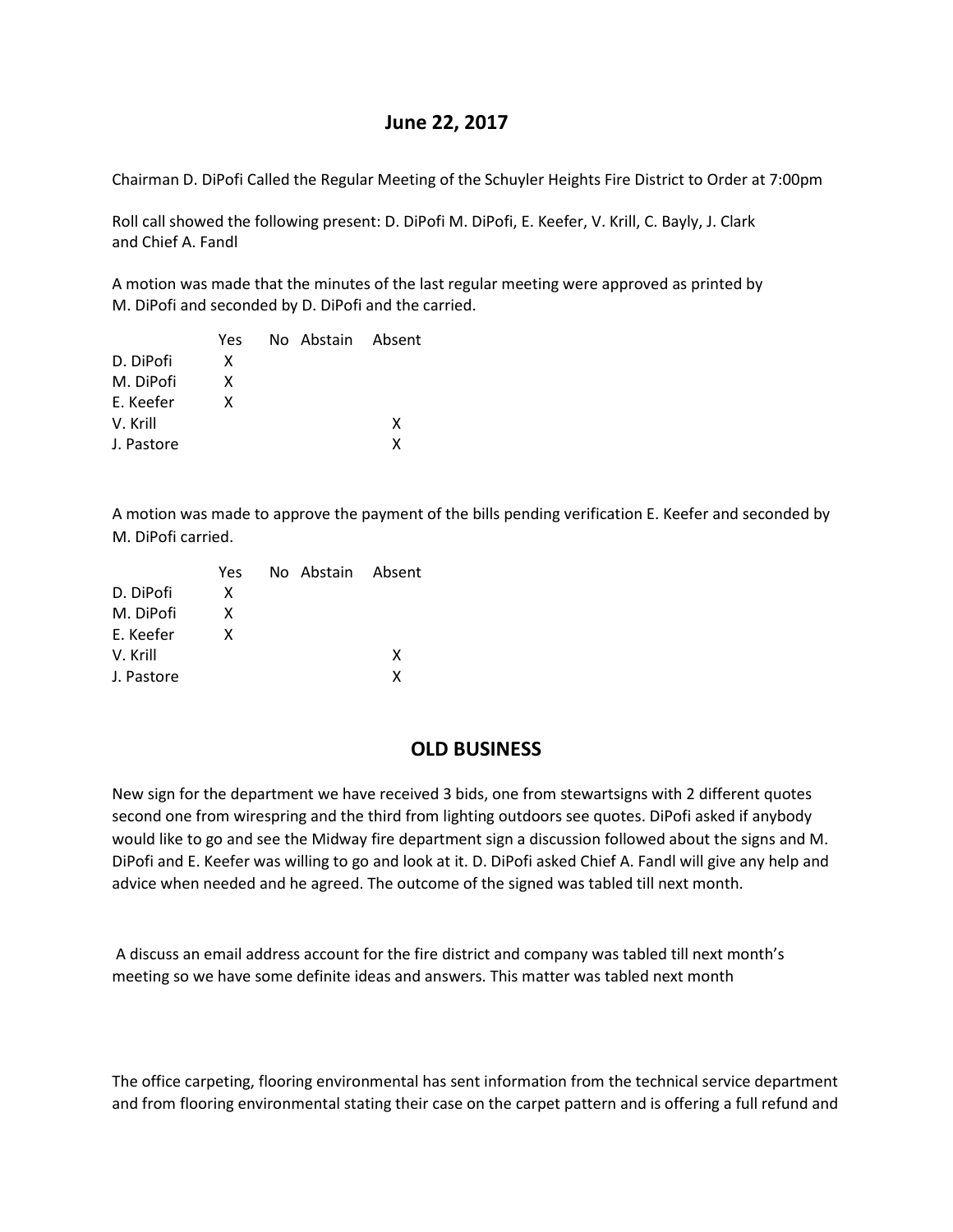the warranty is still applied. M. DiPofi made a motion to not paid a bill and seconded by E. Keefer a discussion followed on why we should pay something towards it. The motion was not passed and table 2 next month

|            | Yes |   | No Abstain Absent |  |
|------------|-----|---|-------------------|--|
| D. DiPofi  |     | x |                   |  |
| M. DiPofi  | X   |   |                   |  |
| E. Keefer  | x   |   |                   |  |
| V. Krill   |     | x |                   |  |
| J. Pastore |     |   |                   |  |

## **PROJECT 849 1st Street Watervliet, NY 12189**

#### **C.T. Male:**

#### **Report from Rich Campagnola:**

No report. V. Krill will call C. T. Male requesting them to come in next month's meeting

# **CORRESPONDENCE**

Jack sent the email with the new student firefighter's policy and the travel expense policy that we adopted on May 25, 2017 a copy of each has been inserted in the district policy binder and included in these minutes.

The BST Audit Services sent everyone by email a packet and a copy is being put in the minutes. D. DiPofi commented on how the audit was handled and stated that the board needed to know when the auditor would be here so all the proper people could be here to help get all paperwork together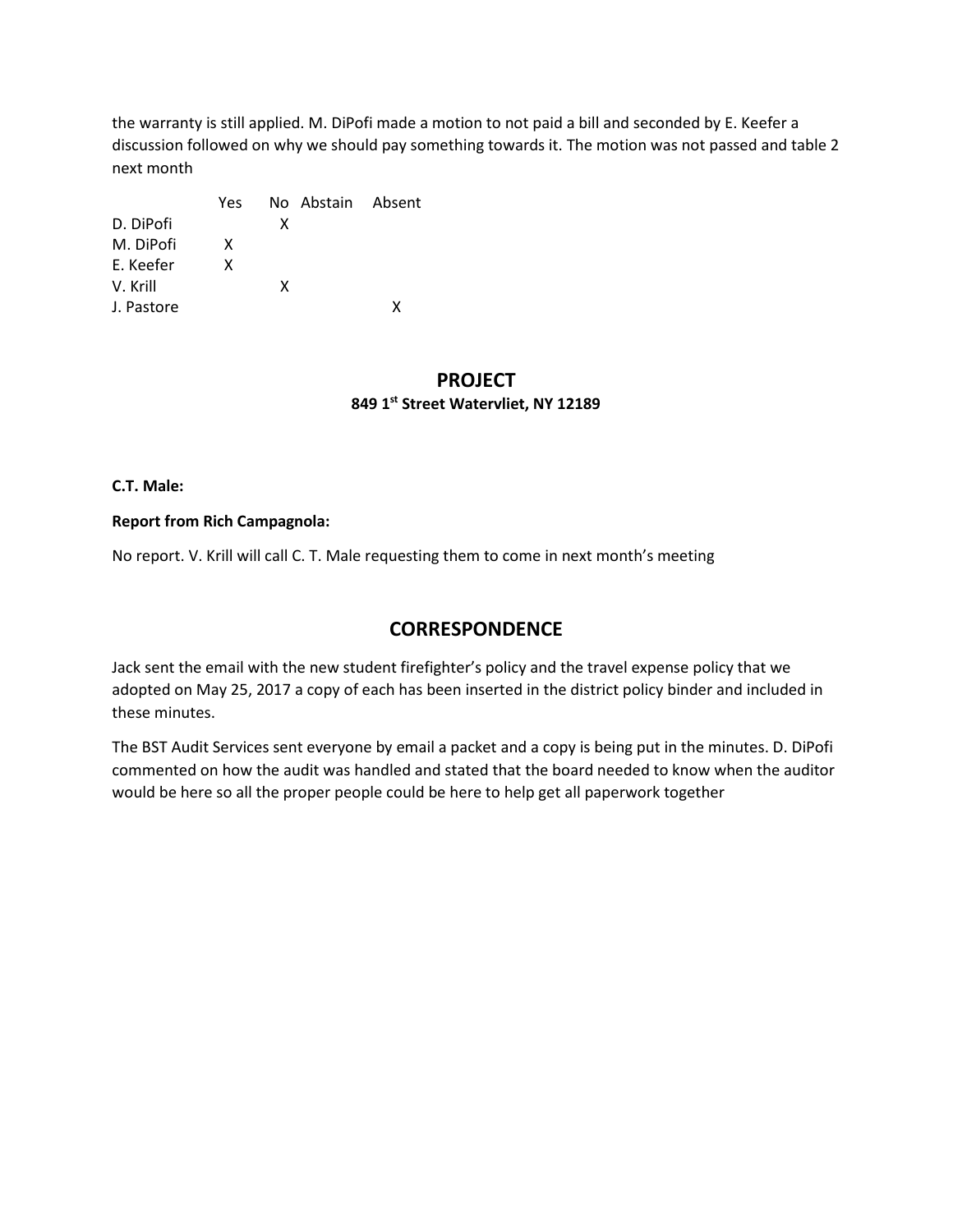## **NEW BUSINESS**

The membership committee interview and the membership voted to accept, Tyler D. Lee 15 Mountain View Menands, NY 12204

A motion was made by M. DiPofi to accept Mr. Lee pending all paper work seconded by E. Keefer carried.

|            | Yes | No Abstain Absent |   |
|------------|-----|-------------------|---|
| D. DiPofi  | x   |                   |   |
| M. DiPofi  | x   |                   |   |
| F. Keefer  | x   |                   |   |
| V. Krill   | x   |                   |   |
| J. Pastore |     |                   | x |
|            |     |                   |   |

The membership committee interview and brought a junior fire fighter to the company, Mickey Johnson 20 West Street Green Island, NY 12183 With reservation of where he lives, the chief brought up the matter of what becomes to him when he

turns 18 years old, he lives out of the boundaries of accepting members. The membership decided not to vote on him and for the secretary to send him a letter.

# **CHIEF'S REPORT**

#### **See enclose report given by Chief A. Fandl:**

Chief Fandl asked if there were any questions about the rescue committee and the current three meetings that has been set up with the vendors, and there was not.

As you can see the rescue is done and back in the pump is operating would know visible leaks and we have not received the bill yet.

On the subject of the canopy I was purchasing from Amazon I no longer get any is looking to purchase another one for around the same price.

A motion was made by V. Krill was to dispose of the old and broken 10 x 20 small white tent that covered the foam trailer seconded by M. DiPofi.

|            | Yes | No Abstain Absent |   |
|------------|-----|-------------------|---|
| D. DiPofi  | x   |                   |   |
| M. DiPofi  | x   |                   |   |
| F. Keefer  | x   |                   |   |
| V. Krill   | x   |                   |   |
| J. Pastore |     |                   | x |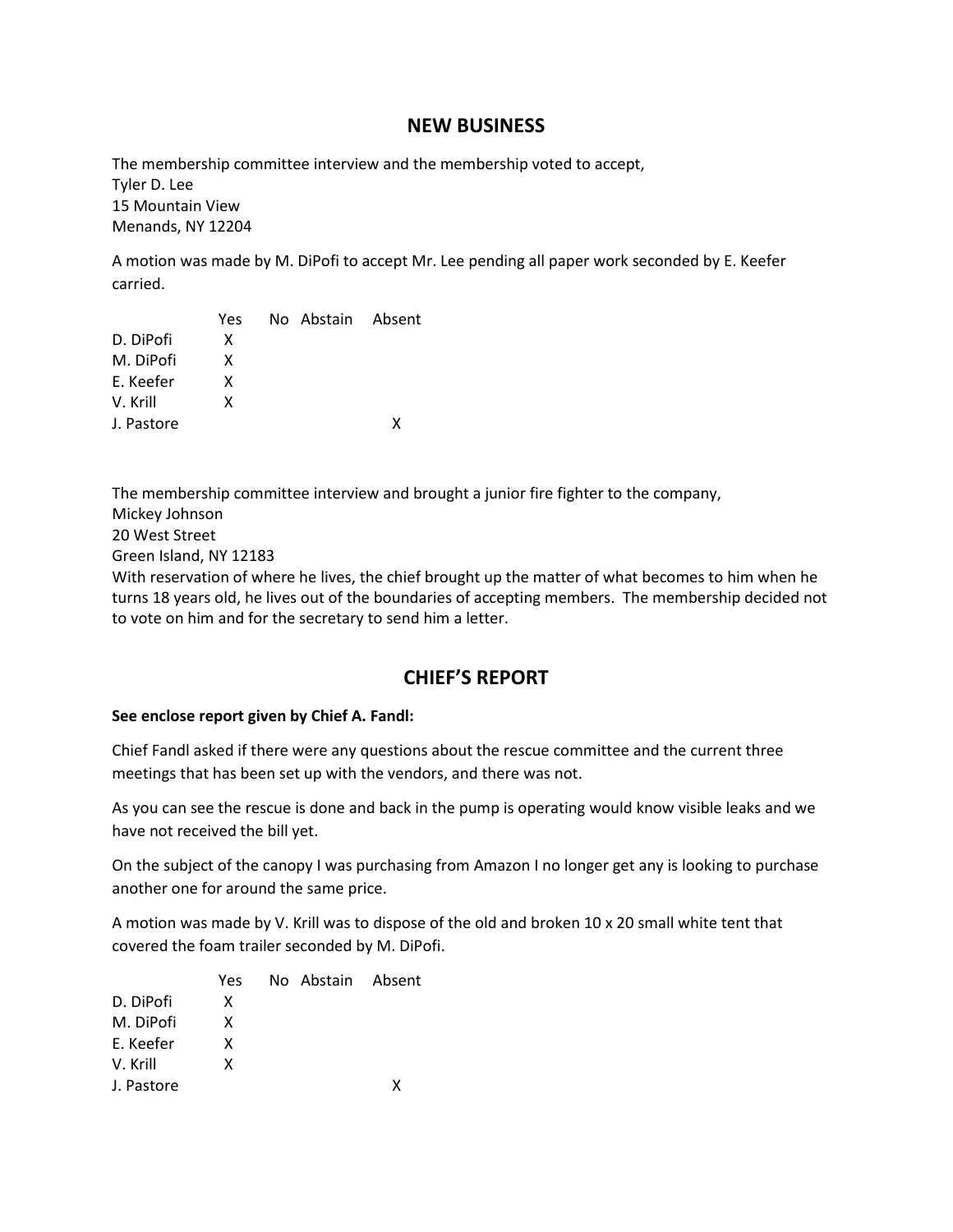About the warning lights on car 46 I would like to purchase lighting so it matched the rest of the chief's vehicles E. Keefer made a motion to purchase the running board lights, LED spotlight both store pricing and a bed glide for a total of \$2678.92 plus an estimate of \$250 for the hardware to install of the bed seconded by V. Krill carried.

|            | Yes | No Abstain Absent |   |
|------------|-----|-------------------|---|
| D. DiPofi  | x   |                   |   |
| M. DiPofi  | x   |                   |   |
| E. Keefer  | x   |                   |   |
| V. Krill   | x   |                   |   |
| J. Pastore |     |                   | x |

I would also like to purchase the tri-state hooks two of them in a ringer 36-inch hook 1 of them for a total of \$339.

A motion was made by E. Keefer to make the purchase seconded by M. DiPofi carried.

| Yes |  |                   |
|-----|--|-------------------|
| x   |  |                   |
| x   |  |                   |
| x   |  |                   |
| x   |  |                   |
|     |  | χ                 |
|     |  | No Abstain Absent |

We need to discuss repairers/PM's service for the chief's/utility vehicles. I think we should start taking the vehicles to Whalen's for the repairs and PM work on these pieces and it will even cover any warranty for. We can save a lot of money and make it easier to get the pieces in for servicing.

A motion was made by E. Keefer and seconded by V. Krill

|            | Yes. | No Abstain Absent |   |
|------------|------|-------------------|---|
| D. DiPofi  | x    |                   |   |
| M. DiPofi  | x    |                   |   |
| F. Keefer  | x    |                   |   |
| V. Krill   | x    |                   |   |
| J. Pastore |      |                   | χ |

Tom Kudlack would like to attend the EMT class at Western Turnpike. A discussion followed on a resolution that was passed for this situation, it is called **Training Expenditure Understanding** - **Repayment Agreement.** All the chief need to do is fill it out and have the person sign it and make sure gets put in his/her personnel file.

An FYI that the host test is scheduled for July 31 of this year.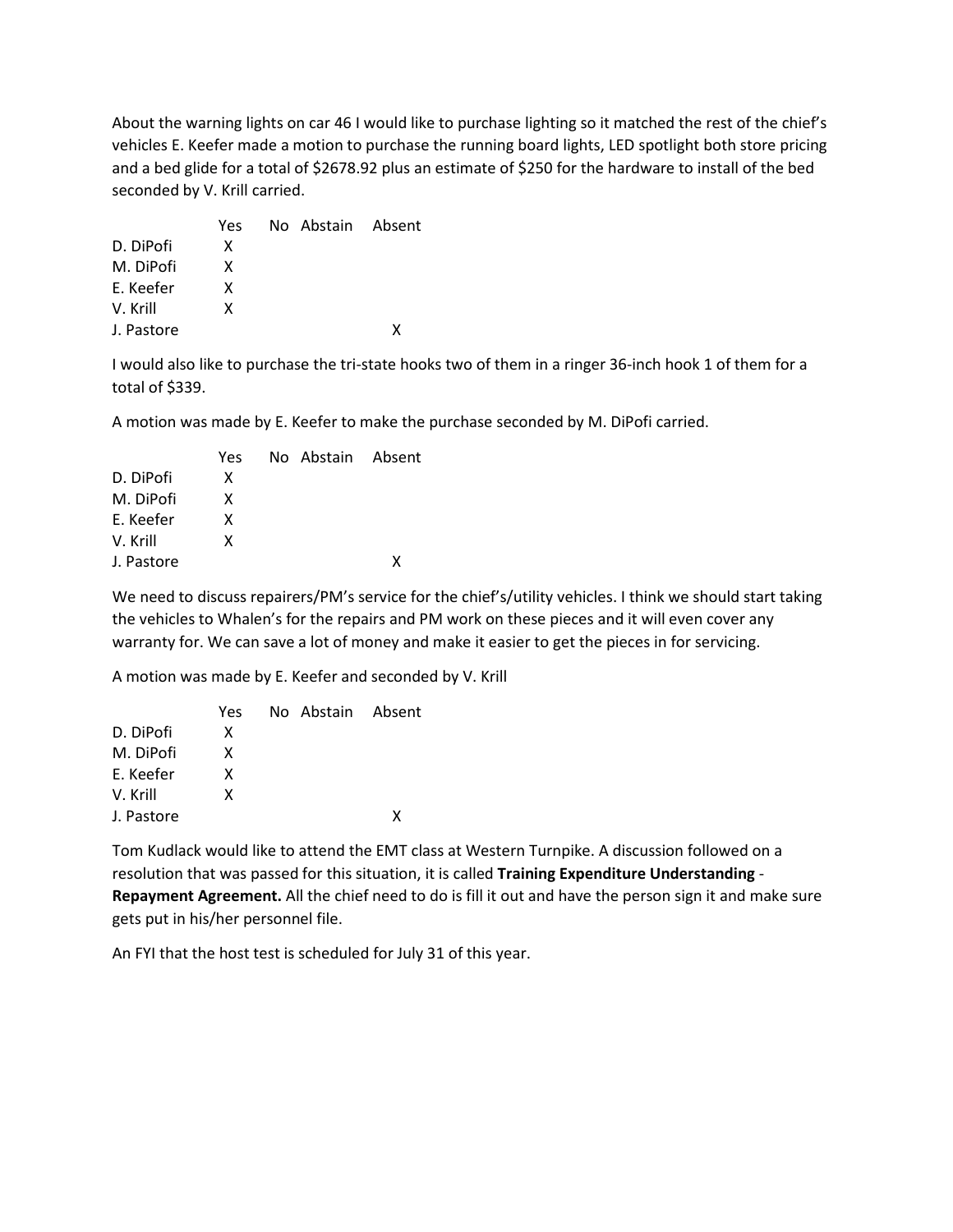# **REPORTS**

**V. Krill:** Nothing at this time

#### **M. DiPofi:**

Pella Windows will be in on June 29<sup>th</sup> to do their repairs on the windows in the lounge someone will need to be here to let them in. E. Keefer said he will make every effort to get here but they also can get a key from Streck's till someone shows.

I make a motion to buy a new AC unit for the district office from coca appliances for \$499 and have Don Fandl install it, I also need a credit card to pay for seconded by V. Krill carried

|            | Yes | No Abstain Absent |   |
|------------|-----|-------------------|---|
| D. DiPofi  | x   |                   |   |
| M. DiPofi  | x   |                   |   |
| E. Keefer  | x   |                   |   |
| V. Krill   | x   |                   |   |
| J. Pastore |     |                   | x |
|            |     |                   |   |

The roofer was here to repair the leaks and we are still under contract our contract was for five years

Does anybody know where our light tower has gone, Chief Fandl said that about still has it and will call to get back they had problems with it and sent it out for repair it should be done by now.

#### **J. Pastore:**

Absent

#### **E. Keefer:**

Nothing at this time

#### **D. DiPofi:**

I have an application for a hall rental from Kenneth Keefer Sr. for July 8, 2017 from 10 AM to 10 PM and would like to set up on July 7, 2017.

A motion was made by V. Krill to approve the hall rental seconded by M. DiPofi carried.

|            | Yes | No Abstain Absent |   |
|------------|-----|-------------------|---|
| D. DiPofi  | x   |                   |   |
| M. DiPofi  | x   |                   |   |
| E. Keefer  | x   |                   |   |
| V. Krill   | x   |                   |   |
| J. Pastore |     |                   | x |
|            |     |                   |   |

The iPads needs to be updated E. Keefer said would get in touch with Andy to have it done.

DJ Wolf would like to borrow seven tables and all of the plastic folding chairs he has signed all the proper paperwork.